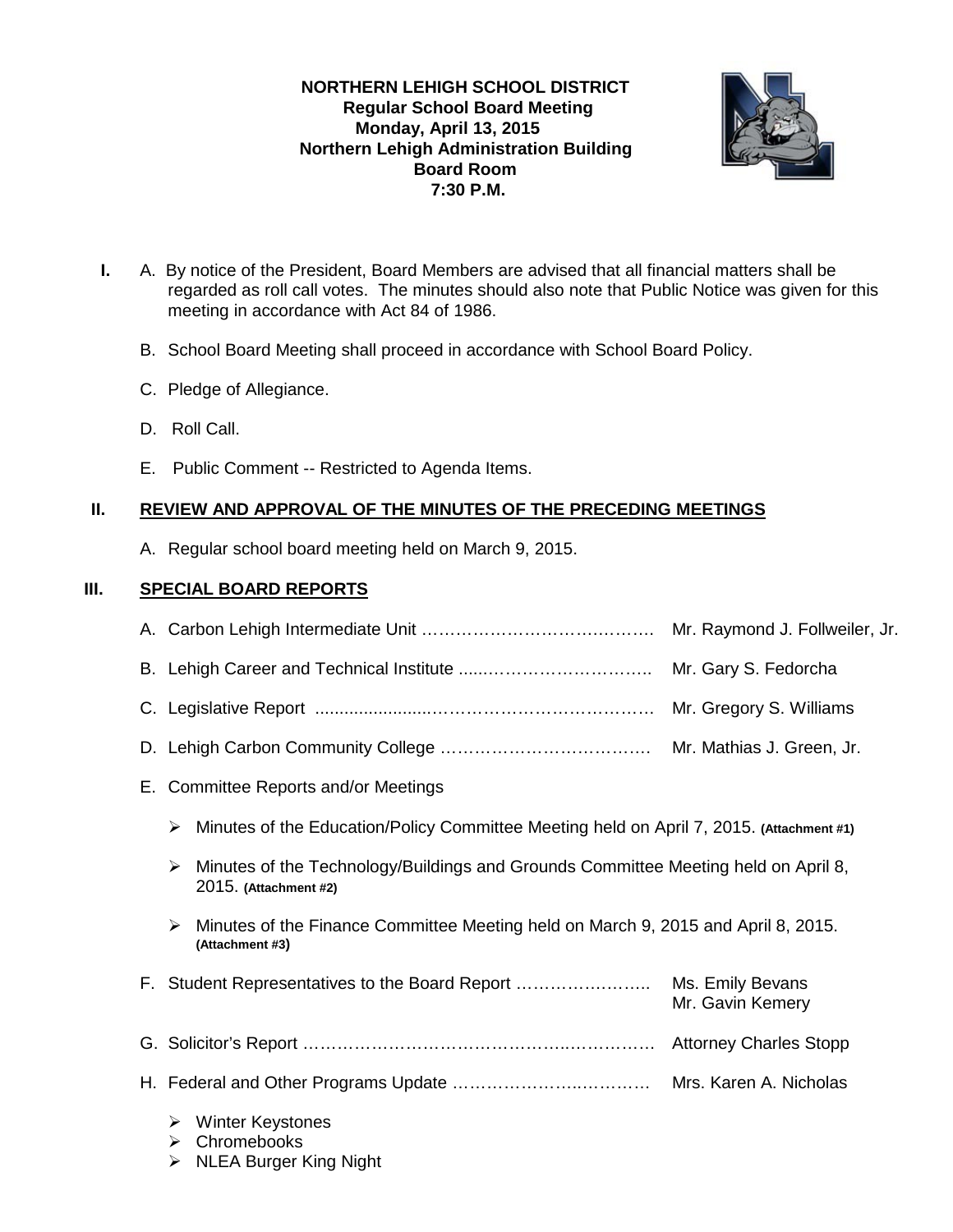- I. Business Office Report ………………………….………….……… Mrs. Sherri Molitoris Mrs. Rhonda Frantz
	- J. Superintendent's Report ………………..………………….……….. Mr. Michael W. Michaels
		- $\triangleright$  Donation Asimo Long Paragon High Fire Kiln for HS Art Dept.

#### **IV. PERSONNEL**

#### A. <u>Family Medical Leave</u>

Approve the request of employee #3785 to take a twelve week Family Medical Leave beginning on March 30, 2015, to care for a family member. Employee will be using accumulated sick days. Upon exhaustion of sick days, employee is requesting an intermittent family medical leave.

## B. <u>Substitute</u>

1. Instructional

Approve the following substitute teachers for the 2014-2015 school year at the 2014-2015 substitute teacher rates as approved on the Supplementary Personnel Salary Schedule:

Sarah Gordon – Elementary

2. <u>Non-Instructional</u>

Approve the following individual as a substitute cafeteria worker for the 2014-2015 school year at the 2014-2015 substitute rate as approved on the Supplementary Personnel Salary Schedule:

Rosetta Strohl

## C. Game Workers 2014-2015

Approve the following person as a Game Worker for the 2014-2015 school year. Game Workers consist of ticket sellers and takers, game announcers, scoreboard operators, timers, field judges, scorekeepers. Rate of pay is consistent with the rates approved on the 2014- 2015 Supplementary Personnel Salary Schedule.

Kayla Perkowski

## **V. POLICY**

## A. <u>Board Policy First Reading</u>

Approve school board policy #218.3 – Pupils – Student Restraint, as presented after first reading. **(Attachment #4)**

## B. Board Policy Second Reading

1. Approve school board policy #004 – Local Board Procedures – Membership, as presented after second reading. **(Attachment #5)**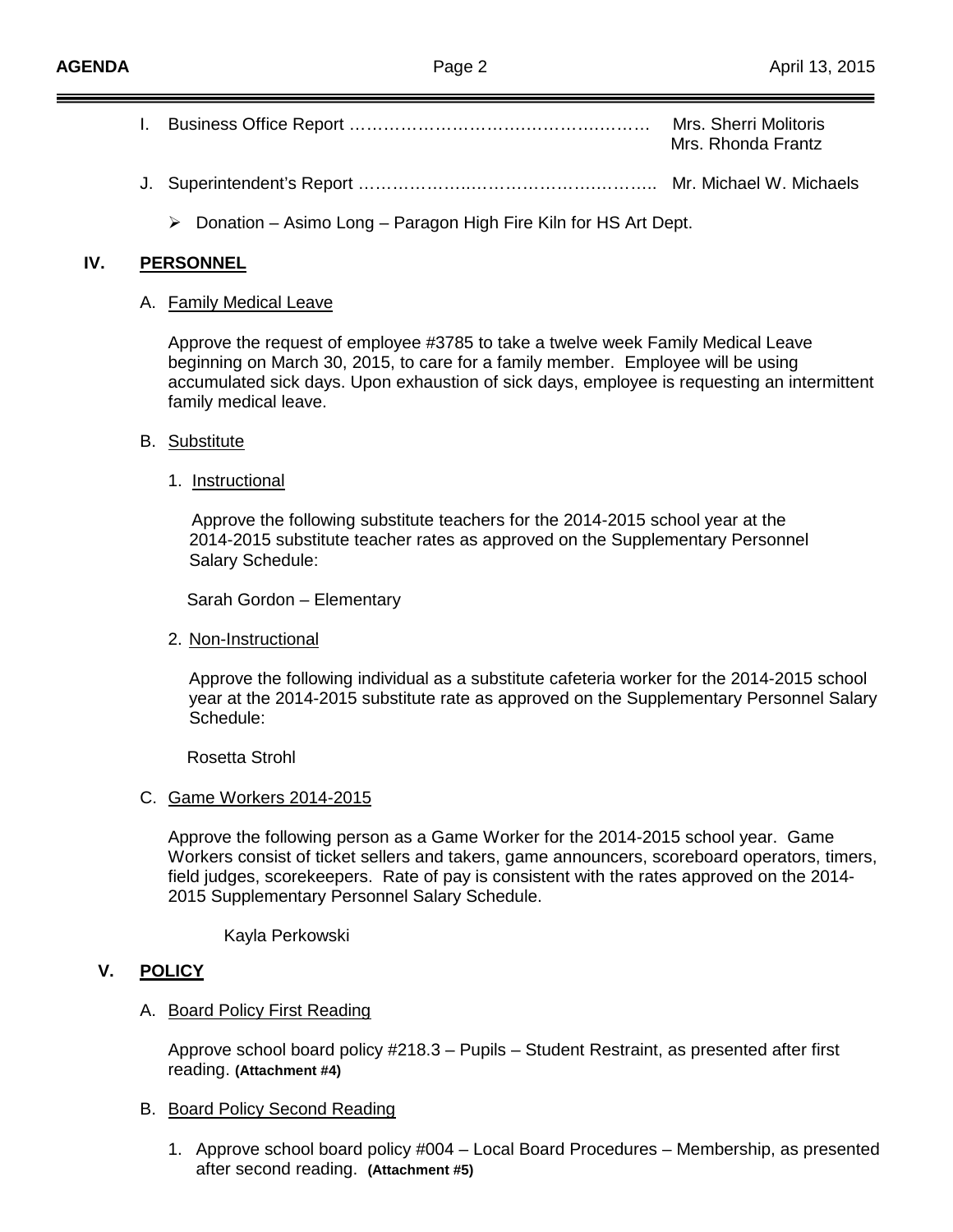- 2. Approve school board policy #806 Operations Child/Student Abuse, as presented after second reading. **(Attachment #6)**
- 3. Approve school board policy #818 Operations Contracted Services, as presented after second reading. **(Attachment #7)**
- C. Grant permission, according to Board Policy #707, for the Delaware and Lehigh National Heritage Corridor to use the High School gym and district's parking lot facilities on Sunday, November 1, 2015 for the Delaware & Lehigh Heritage Marathon and Half Marathon. They anticipate participants will begin arriving by 6:00 AM and the event will conclude around 4:00 PM.

## **VI. CONFERENCES**

A. Suzanne Mengel – Positive Behavioral Interventions and Supports Implementers' Forum - May 27-28, 2015 – Hershey, PA – Registration - \$75.00, Lodging - \$154.29,– Total Approximate Cost: \$229.29 – Funding: Slatington Elementary School - Staff Professional Development Budget **(Attachment #8)**

#### **VII. CURRICULUM AND INSTRUCTION**

- A. Approve the Chapter 339 K-12 School Counseling Plan, as presented. The plan was distributed to board members at the March 9, 2015 board meeting.
- B. CLIU 2015-2016 Facilities Plan Committee Report

Approve the following resolution to adopt the 2015-2016 Carbon Lehigh Intermediate Unit Facilities Plan Committee Report. **(Attachment #9)**

**RESOLVED:** It is recommended that the Northern Lehigh School District Board of Directors approve the 2015-2016 Facilities Plan Committee Report that was approved by the CLIU Facilities Plan Committee on March 11, 2015 and the CLIU 21 Board of Directors on March 16, 2015. In addition, the Board reaffirms its commitment to the original construct of the Facilities Planning, approved November 1, 1989, which consists of a series of prioritized inquiries to be considered in determining future locations of the CLIU and school district special education classes.

C. Approve to authorize the superintendent to execute an agreement between the Northern Lehigh School District and the Carbon Lehigh Intermediate Unit #21 to provide special education services for the 2015-2016 school year. **(Attachment #10)**

## **VIII. OLD BUSINESS**

## **IX. NEW BUSINESS**

#### **X. FINANCIAL**

- A. Approve the Following Financial Reports:
	- 1. General Fund Account month of February and March
	- 2. NLMS Student Activities Account month of February
	- 3. NLHS Student Activities and Scholarship Account month of February
- B. Approve the Following List of Bills:
	- 1. General Fund months of March and April
	- 2. Refreshment Stand month of March
	- 3. Cafeteria Fund month of March